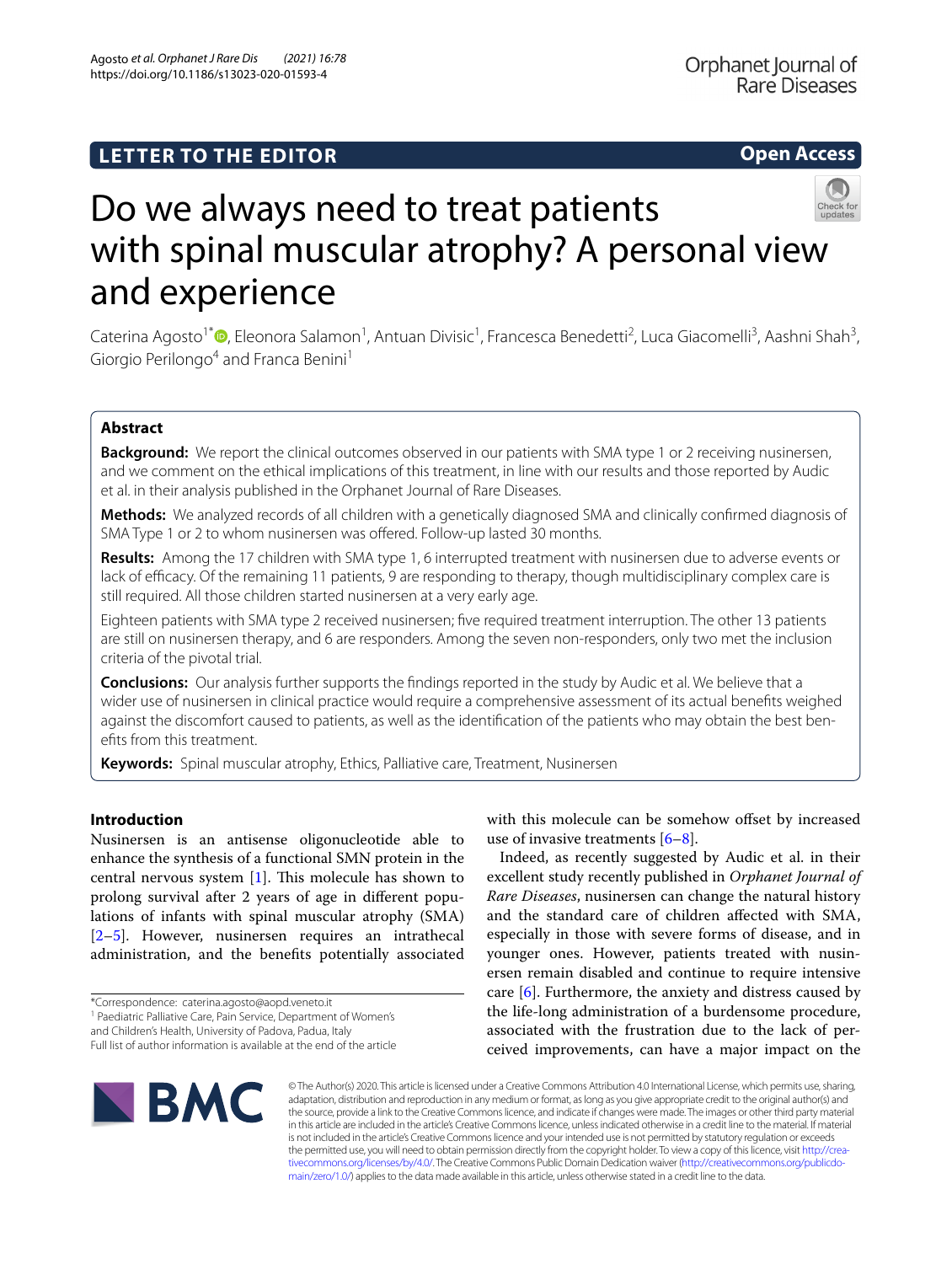child and family's quality of life. Last, the cost of the drug and of the hospital admissions should be considered [\[9](#page-3-5), [10\]](#page-3-6).

Here, we report the clinical outcomes observed in our patients with SMA type 1 or 2 receiving nusinersen, and we comment on the ethical implications of this treatment, following our results and those reported by Audic et al. in their analysis.

# **Methods**

## **Setting**

We report here the descriptive analysis of chart review (February 2018 to June 2020) of records of all children with a genetically diagnosed SMA and clinically confrmed diagnosis of SMA Type 1 or 2 [\[11](#page-3-7), [12](#page-3-8)] to whom nusinersen was ofered at our Institution (University Hospital of Padua, Padua, Italy). Patients were either included within the Expanded Access Program (EAP) of nusinersen or received the drug after its approval (October 2017). The Local Ethical Committee has approved this analysis and guardians of all patients have signed an informed consent to the use of child's data for research purposes.

#### **Standard practice**

Due to the multidisciplinary expertise required to manage children with SMA and the life-threatening nature of the disease, at our Institution all children with SMA are included since diagnosis within a palliative pediatric care (PPC) program and are followed by the local PPC Service, which coordinates the entire PPC of the Veneto region (northern Italy). Diferent professionals with experience in PPC were involved in the management of patients with SMA: Pediatricians, Nurses with competence in pediatric intensive care medicine, one specialist in Rehabilitation medicine and one Physical Therapist.

Once the diagnosis of SMA is established by a genetic test, our standard practice is to set a meeting between the multidisciplinary team (Pediatric Neurologist, Genetics Specialist, Pediatric Palliative Care Specialist, Psychologist) and the parents of the patient, in order to discuss the clinical status of the child and the possible strategies to be implemented. During the meeting, the clinicians provide the family with information on the disease and its natural history and describe the available therapeutic options and the complexity of care. Real-life experiences of other children and their families are also described. Usually parents request few days to think about the condition of their child and their future projects; in a second meeting, the multidisciplinary team and the parents decide together to select a proactive approach or rather a palliative one. Clinical data and child's and parent's perception of the course of treatment are collected at every evaluation, and the treatment plan can be reviewed accordingly at any time. The assistance of the local Ethical Board is sought as needed.

# **Administration of nusinersen**

Nusinersen is administered according to the following schedule: loading dose (12 mg/5 mL) within one week from communication of diagnosis, then the same dose at day 14, 28 and 63; then, maintenance doses (12 mg/5 mL) every 4 months (120 days). The patients are fully sedated before the administration of the drug and rachicentesis is performed by a trained neurologist or anesthesiologist with experience in pediatrics. Before the administration of the loading dose and then at every visit, patients were evaluated by the CHOP scale [[4\]](#page-3-9) if diagnosed with SMA type 1 or HMFSE scale [\[5](#page-3-2)] or the HINE scale [\[13](#page-3-10)], as appropriate.

Home visits are regularly performed, and patients are followed in terms of postural rehabilitation, nutritional care, respiratory support, pulmonary acute care, and end-of-life management as needed.

#### **Results**

## **SMA type 1 population**

In total, 19 children with SMA type 1 were offered nusinersen; two families (10%) refused to start the therapy and decided to follow the natural history of the disease with the only palliative care approach.

Among the 17 children who started the nusinersen infusions, 11 (65%) were included in the EAP (3 males) and returned to our Center to continue the treatment. Of the 17 patients with SMA type 1, 9 (53%) were diagnosed with SMA type 1C, 6 with SMA type 1B (35%) and 2 (12%) with SMA type 1A, according to the international classifcation proposed by Finkel et al. [[11\]](#page-3-7). Median age at frst dose (L1) was 10 months (range 2 months–16 years) and disease duration at frst dose was 4 months (range 2 months–15 years).

Among the 11 children included in EAP, two met the clinical criteria for inclusion in the pivotal trials (age 9 months and 13 months, diagnosis of SMA 1B and 1C, respectively), while the remaining nine did not (eight required ventilatory support, of whom two continuous invasive ventilation; for the remaining patient, family was not deemed as adequate).

The 17 patients with SMA1 were observed for a period of 30 months. During this period, three families out of the 17 involved decided to interrupt treatment with nusinersen, in two cases after an episode of acute respiratory insufficiency requiring invasive care and home ventilatory support; in the remaining case, the patient herself, a 12-year-old girl, asked for treatment interruption together with her family due to adverse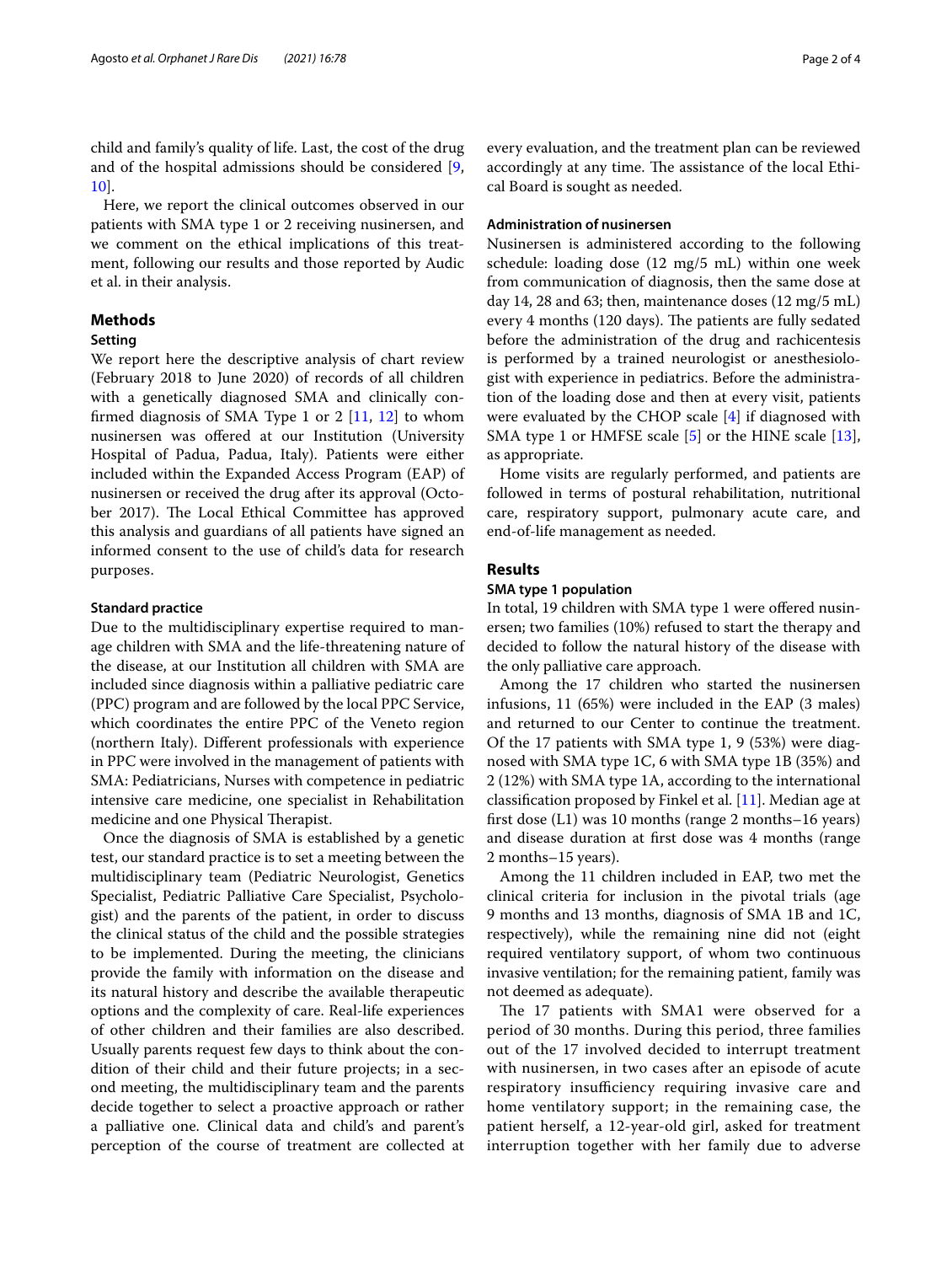events (refractory hypokalemia). In three other cases, patients were not responding to therapy according to the CHOP scale  $[4]$  $[4]$  and were offered the opportunity to interrupt treatment. In two of these cases, the children's families agreed with the interruption of therapy and palliative care was instituted. In the remaining case, the family moved the child to another center for the prosecution of therapy, but the patient died at home two weeks after the last dose of nusinersen.

The other 11 patients remain on nusinersen therapy. Of them, 9 (81% of those still on treatment) are responding to therapy and show reduced requirement of ventilation, though multidisciplinary complex care is still required. All those children started nusinersen at a very early age, when they were pauci-symptomatic. The other two patients are not responding to therapy but are still receiving nusinersen while waiting for the approval of less invasive treatments.

#### **SMA type 2 population**

Eighteen patients with SMA type 2 received nusinersen; median age at frst dose (L1) was 10 years (range 1–15 years) and disease duration at frst dose was 9 years (range 1–14 years).

Over the 30 months of observation, fve (28%) patients, who were all layers in terms of function, required treatment interruption. This decision was taken, after extensive discussion with the patient and his/her family, in one case for child's own expression of will, in the other cases by shared decision of the patients and his/her caregivers. All patients were not responders according to the HMFSE or the HINE scales [[5](#page-3-2), [13](#page-3-10)].

The other 13 patients are still on nusinersen therapy. Of them, 9 were sitters in terms of functionality (69% of those still on treatment), and 6 (46%) were responders (1 layer; only one patients still required nocturnal non-invasive ventilation). Among the 9 sitters, 5 were responders, with age ranging from 8 months to 5 years; the child aged 5 years showed high functionality at diagnosis and was able to take a few steps. Of the four sitters who were not responders, only one remained stable in terms of functionality according to the HMFSE scale; the remaining three showed a progressive decline in functionality.

Among the seven non-responders, with an age range of 5–13 years, only two met the inclusion criteria of the pivotal trial  $(2-12$  years of age) [[5\]](#page-3-2). The younger, aged 5 years, was not able to stand, but only to sit, at diagnosis.

No patient experienced adverse events due to the drug, and one patient required prolonged hospitalization due to a procedural adverse event.

## **Discussion**

In the PPC setting, we continuously facing incurable illness with limited treatment opportunities. The very same defnition of 'incurability' can be challenging, due both to the unpredictable trajectory of the underlying illness and to the introduction of new therapies into the market [\[14](#page-3-11)].

In this respect, spinal muscular atrophy can be considered a paradigm: the recent approval of nusinersen can ofer patients an enhanced duration and quality of life [[2–](#page-3-1)[6\]](#page-3-3). However, its actual benefts should be weighed against the need for invasive treatments, continuous and complex care, and fnally costs.

In their landmark study, conducted in France on a large  $(N=204)$  population of patients with SMA type 1 or 2, Audic et al. [[6\]](#page-3-3) showed that most patients remained severely disabled, and none achieved walking ability. Remarkably, in that study, the improvements in motor function were greater in patients who were children<6 years of age, thus suggesting that early initiation of treatment can be associated with more evident efficacy on functionality.

Our analysis, although conducted in a less formal fashion and on a much lower number of patients compared with the study by Audic et al., further supports the fndings reported in the French study. Indeed, a large proportion of our patients with SMA type 1 interrupted therapy, in one case according to patient's own expression of will, and approximately 20% of those continuing therapy were not responders. However, although without any statistical analysis to fully support this statement, patients who initiated treatment early gained some more benefts compared with those on a delayed initiation.

In addition, with respect to patients with SMA type 2, a large proportion of patients required treatment interruption. Overall, the patients who were meeting the criteria for eligibility to treatment of the pivotal trial [\[5](#page-3-2)] showed more favorable outcomes.

# **Conclusions**

In the PPC setting and especially for children with rare diseases, we have the ethical duty to deeply evaluate the appropriateness of any medical interventions, with the aim to respect the best interests and the quality of life of the child  $[15, 16]$  $[15, 16]$  $[15, 16]$  $[15, 16]$ . We believe that a wider use of nusinersen in clinical practice would require a comprehensive assessment of its actual benefts weighed against the discomfort caused to patients, as well as the identifcation of the patients who may obtain the best benefts from this treatment. Furthermore, the burden for caregivers should be evaluated by means of dedicated questionnaires.